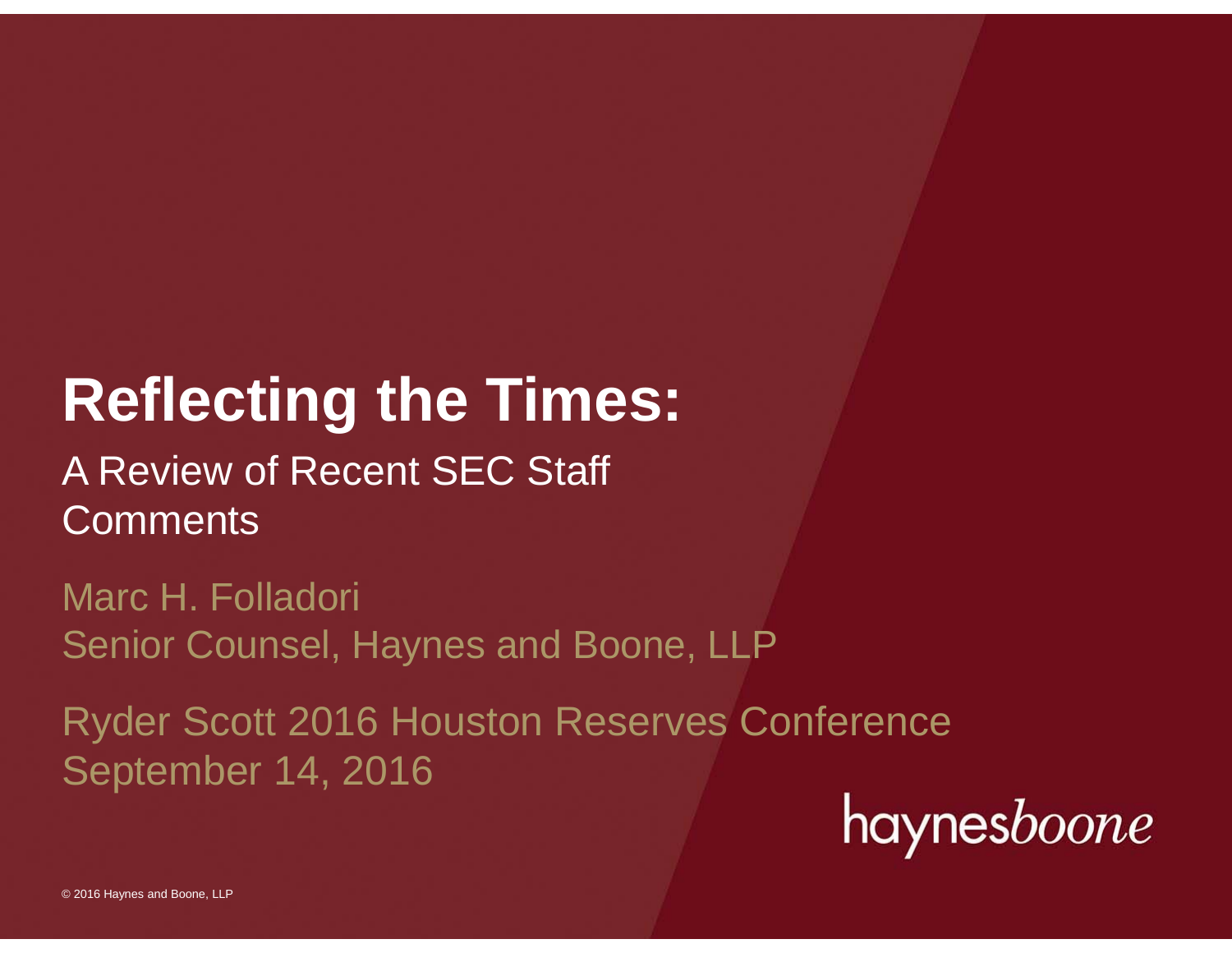#### **Overview**

- Comment letters – express views of SEC staff on E&P companies' filings & compliance with SEC disclosure rules
- **Sources** 
	- Regulation S-X Rule 4-10(a) Definitions of terms Financial accounting/reporting for oil & gas producing activities under federal securities laws
	- $\Box$  . Regulation S-K Item 1200 *et seq*. – Disclosure by Registrants Engaged in Oil & Gas Producing Activities
	- FASB ASC Topic 932 Extractive Activities Oil & Gas Oil and Gas Reserve Estimation and Disclosures
	- $\mathbb{R}^n$  . Compliance & Disclosure Interpretations (C&DIs) issued by SEC staff in October 2009 — two additional C&DIs added in 2013

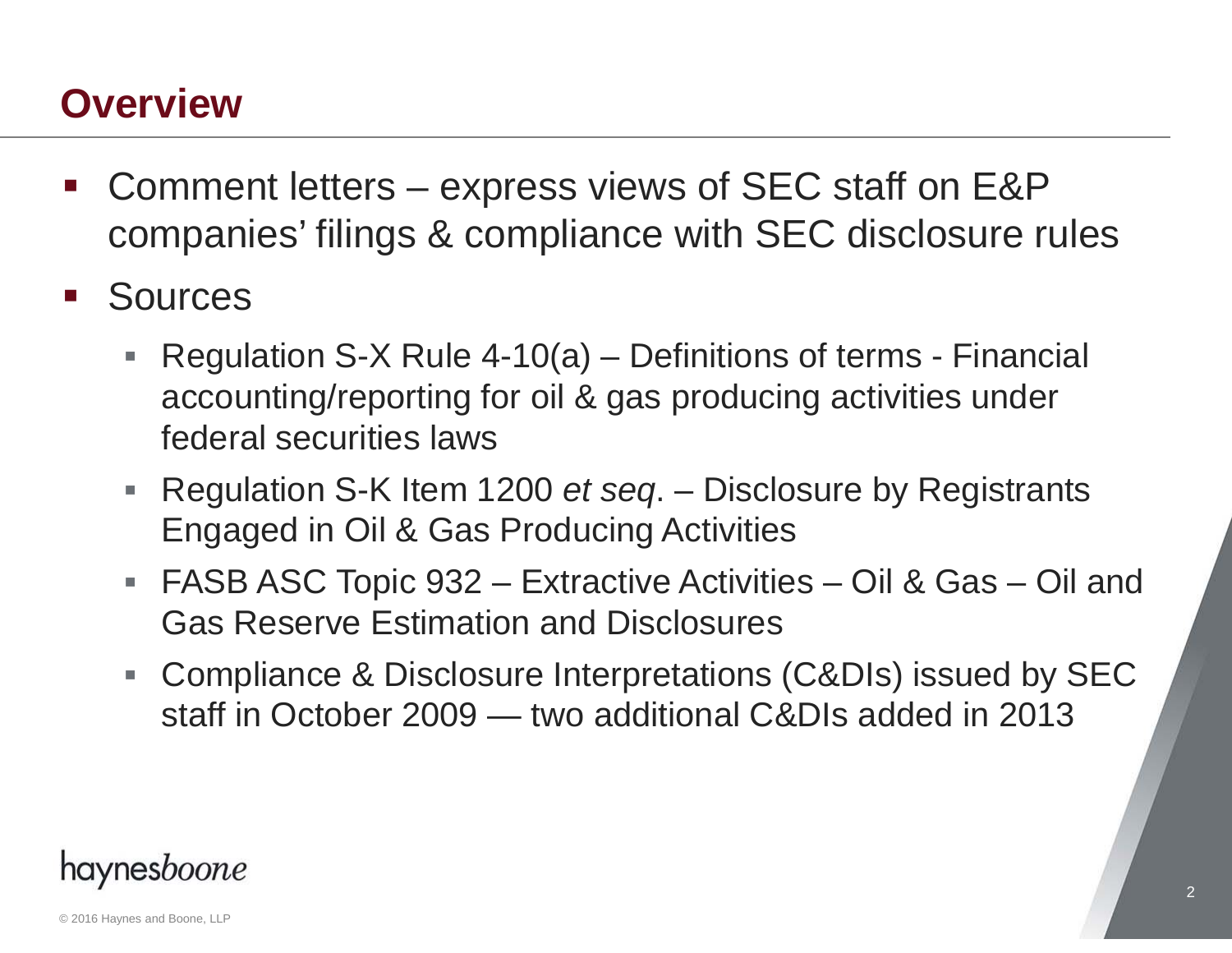#### **Noteworthy 2014-2016 Comments**

- $\mathbb{R}^3$ Development and conversion of PUDs
- $\mathcal{L}_{\mathcal{A}}$ Recurring changes in development plans
- $\mathcal{L}_{\mathcal{A}}$  Trends & uncertainties resulting from continuing low commodity prices – and quantifying the impact thereof
- $\mathcal{L}_{\mathcal{A}}$  Effects of E&P companies' weaker financial condition and decreased revenues on their reserves reporting
- $\mathcal{L}_{\mathrm{max}}$  Impacts of continuing low commodity prices on credit facilities and availability of capital
- $\mathcal{L}_{\mathrm{max}}$ Effects of lease expiration on PUDs reporting
- $\mathcal{L}_{\mathcal{A}}$ Development costs

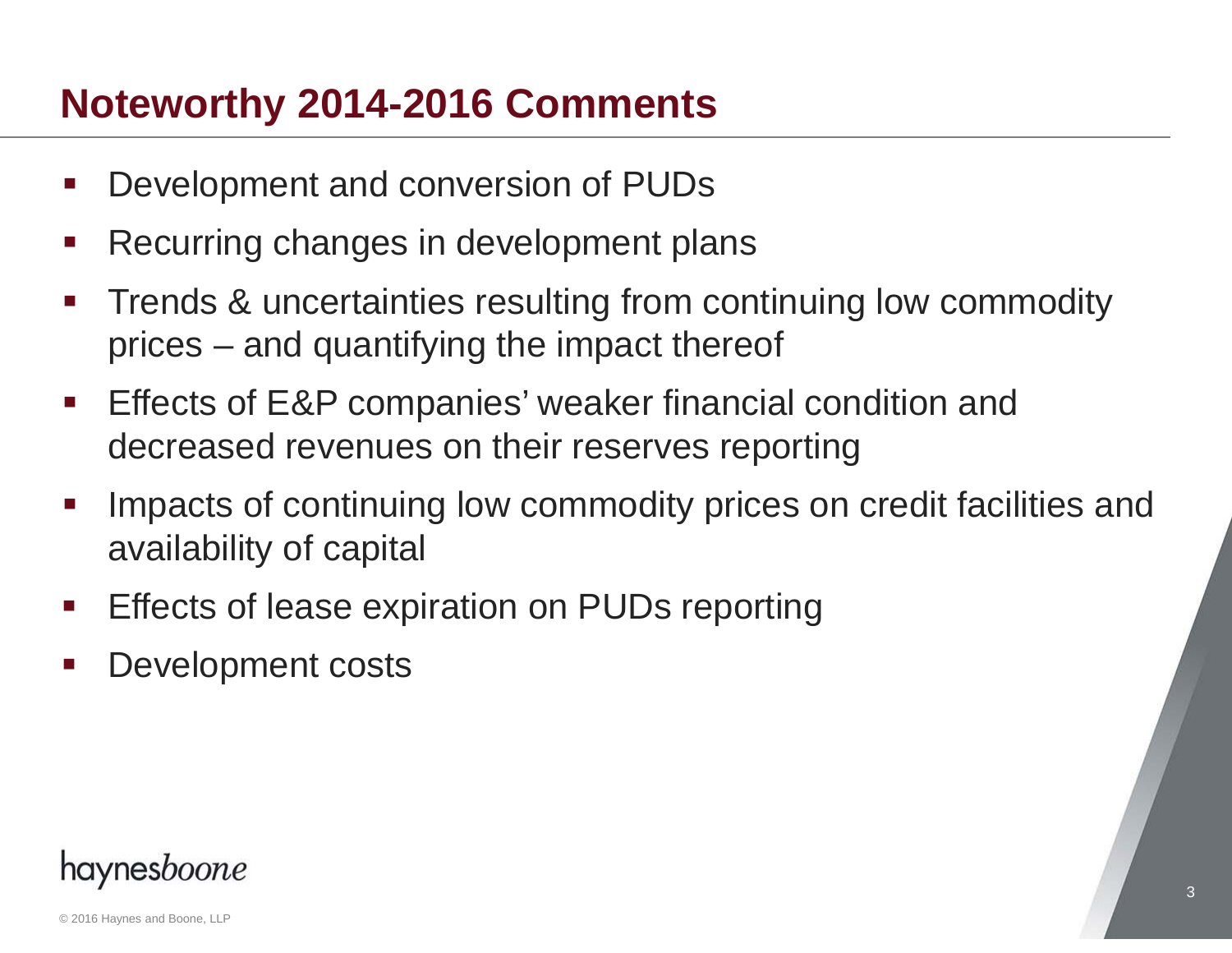- Reg. S-X Rule 4-10(a)(22) defines "proved oil & gas reserves" as those quantities of oil & gas that:
	- $\Box$  By analysis of geoscience & engineering data, can be estimated with *reasonable certainty* to be economically producible
	- $\overline{\phantom{a}}$  From a date forward, from known reservoirs and under existing economic conditions, operating methods and regulations
	- Τ Prior to the time at which contracts granting right to operate expire
- C&DI Question 131.04: definition of "undeveloped oil & gas reserves" requires company to **have adopted** a development plan
	- π The "mere intent" to develop, without more, is not "adoption"
	- $\overline{\phantom{a}}$ For a plan to be adopted, there must be "final investment decision"

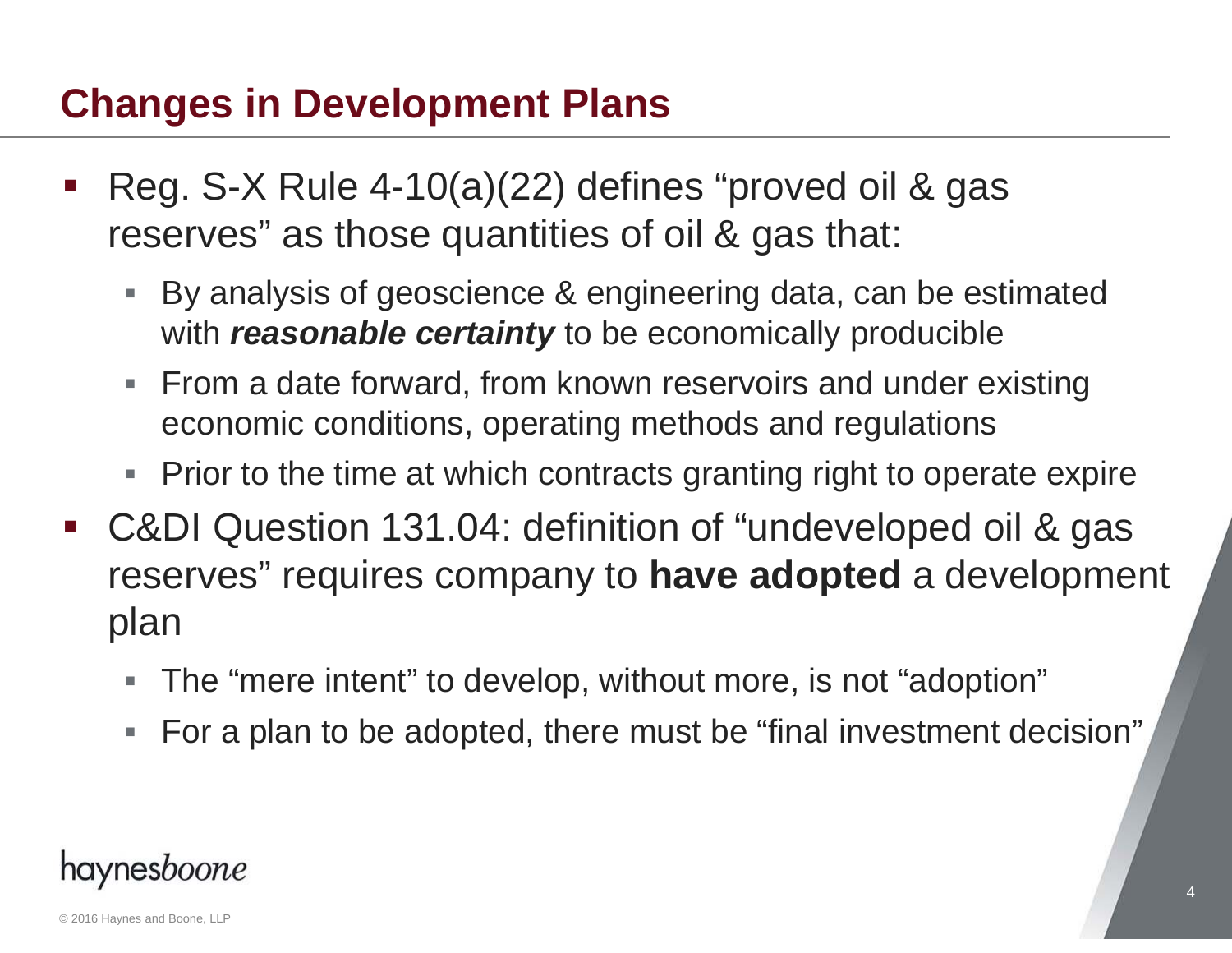- SEC: To attribute PUDs to an undrilled location, company must have adopted a development plan indicating that the location will be drilled within 5 years of the PUDs' initial booking as PUDs (unless circumstances justify longer)
- $\mathcal{L}_{\mathcal{A}}$  During 2014-15, staff focused on companies that had repeatedly modified their development plans from year to year without, in the staff's opinion, adequately disclosing reasons for doing so
	- Example: booked PUDs attributed to undrilled locations at end of Year One had been removed from estimated proved reserves at end of Year Two, with no explanation (or insufficient explanation) of why they were removed

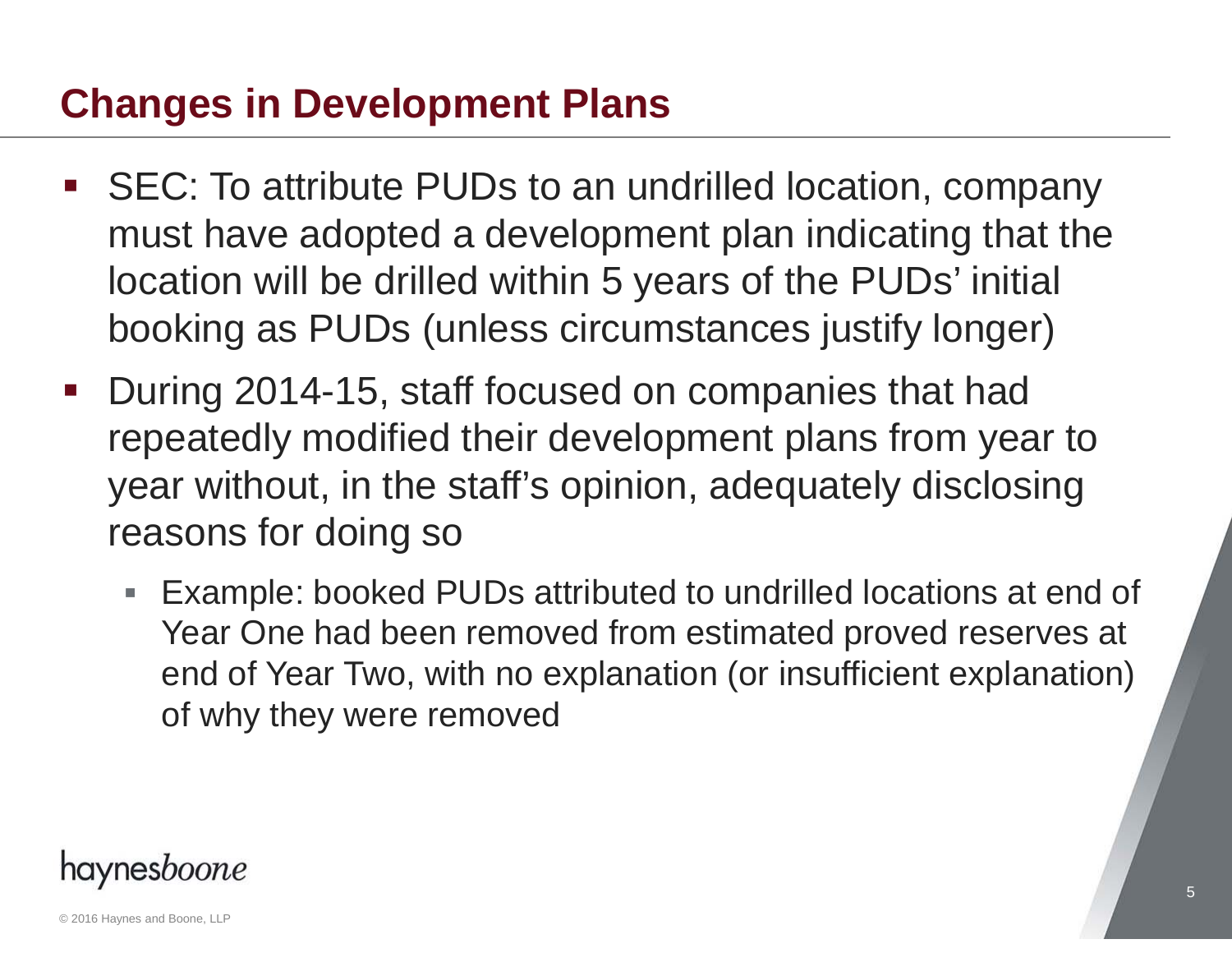- $\mathbb{R}^3$  Year-to-year changes called into question whether there had been "reasonable certainty" that the subsequently-removed PUDs, when they had been initially booked, (i) were economically producible and (ii) would be drilled within 5 years of initial booking
	- Successive changes to a plan were interpreted by staff as a lack of commitment to the company's previously adopted plans
- $\mathcal{L}_{\mathcal{A}}$  Examples of staff comments:
	- $\Box$  Does not appear you typically drilled PUD locations in a manner consistent with your schedule for drilling in the years following date(s) of each reserve report (*Goodrich Petroleum* 12/14/15)
	- $\overline{\phantom{a}}$  Negative revisions of PUDs in 2014, 2012 & 2011 – how have you complied with requirements for having reasonable certainty for your plan (including final investment decision)? (*WPX Energy* 9/24/15)

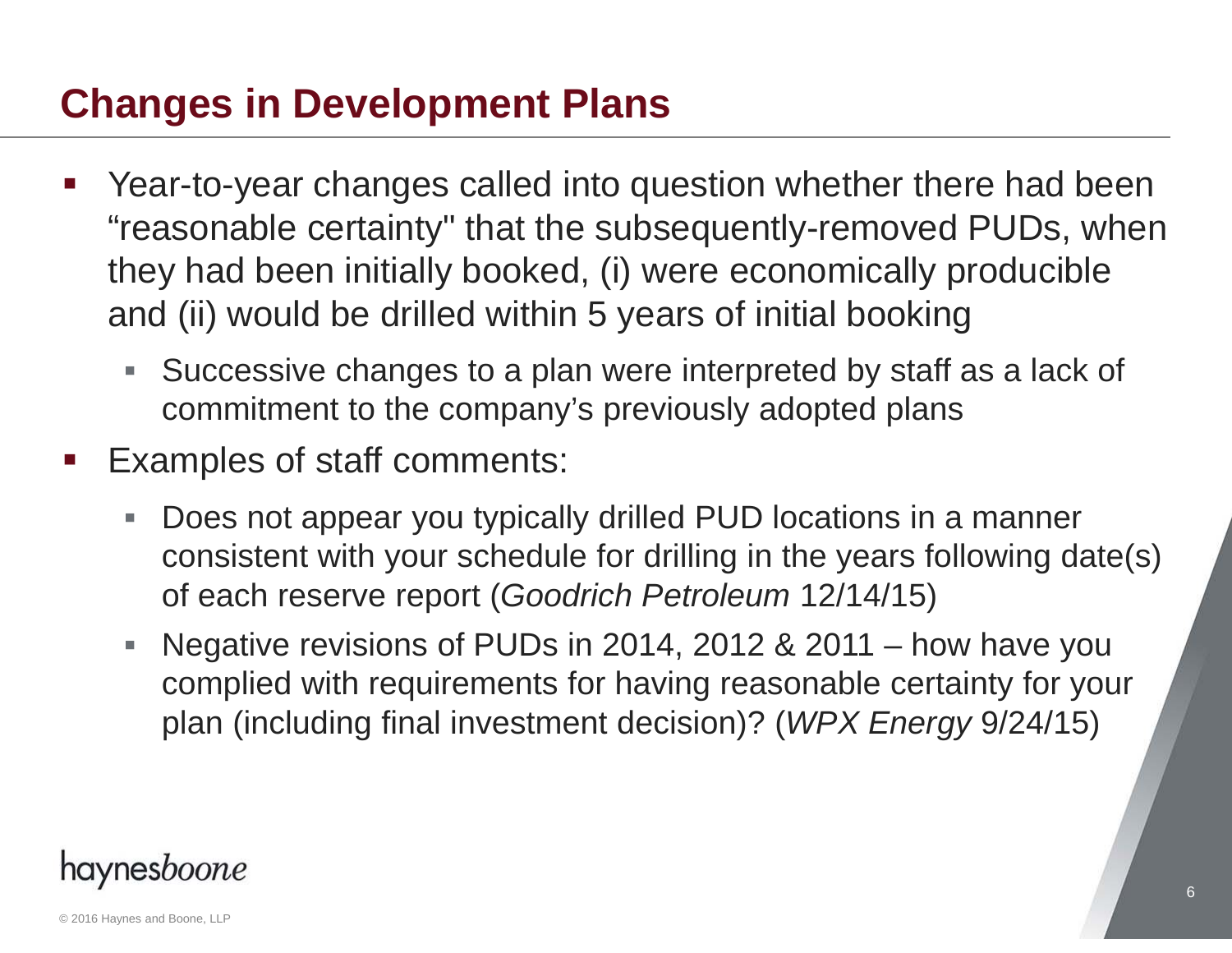## **Comments - Development Plan Changes**

- $\mathbb{R}^3$  PUD locations removed in 2014, '13 & '12 – SEC: what are your procedures intended to ensure that PUDs claimed for locations only where final investment decision made & reasonable certainty criteria met (*Atlas Resource Partners* 5/22/15)
- $\mathbb{R}^3$  Drilling schedules for significant majority of PUD locations had been changed over a 4-year period, & development activity, expressed as a % of total PUDs at beginning of each year, had been very low in each following year (*Penn Virginia* 4/24/15)
- P) You plan to drill 62% less gross wells in 2015 than in 2014
	- $\blacksquare$  Have you accounted for this reduction in adopting plan that still converts your PUDs at 12/31/14 within 5 years of initial booking?
	- What are net quantities removed as result of changes for 2015 related to your plans to drill wells scheduled for drilling during 2014, but that were not drilled in 2014? (*Devon Energy* 12/3/15)

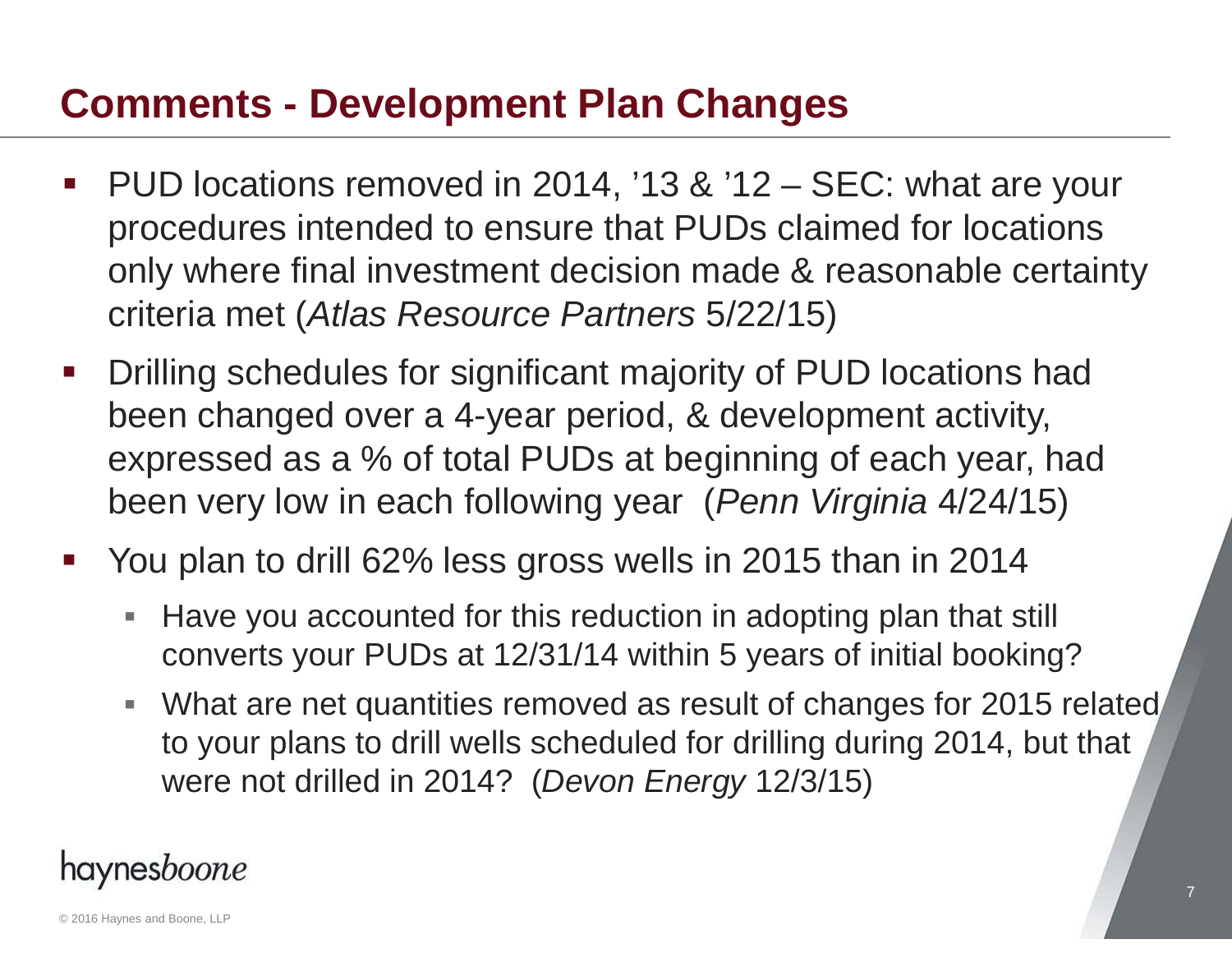- Greatly  $\downarrow$  development capex planned for 2015 than in 2014, but no PUDs removed as a result of decrease (*Apache Corp*)
	- $\blacksquare$  Of your PUDs at 12/31/14, what quantities were delayed, deferred or re-scheduled to future periods due to reduction? What were pricing assumptions used in preparing development schedule as of 12/31/14? (*Apache Corp* 6/29/15)
	- $\mathbb{R}^n$  *Response*: table showing # of rescheduled locations & related reserves with their initial & revised years of development – 561 locations rescheduled to future periods, having 101 MMBoe of associated proved reserves – based on expected activity between \$55 and \$65 WTI price band (*Apache Corp* 7/28/15)
	- $\overline{\phantom{a}}$  In future filings, if estimates include undeveloped volumes based on assumed future price increases, disclose volumes that won't be developed if increases don't occur (*Apache Corp* 9/11/15)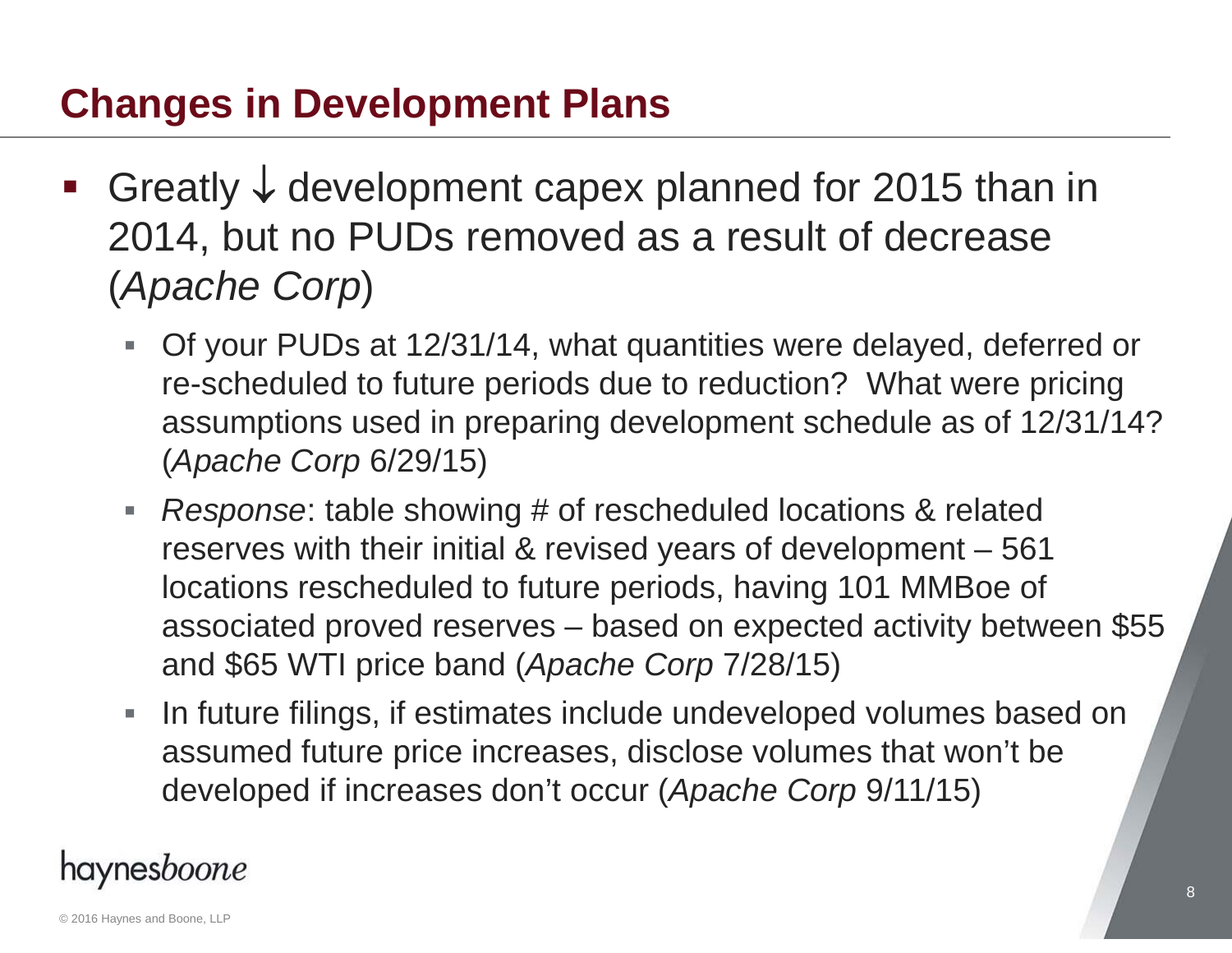### **Examples of Responses**

- Internal controls over approval of changes to plans
	- $\mathcal{C}$  "Reserves Committee" approves plan that meets 5-year mandate & stays within annual capital budget constraints (*Devon Energy* 12/17/15)
	- $\mathcal{L}_{\mathcal{A}}$  "PUDs Review Committee" formed to evaluate yearly technical/financial merit, timing & reasonable certainty of PUD locations (*PetroQuest* 2/3/15)
	- $\mathcal{L}_{\mathcal{A}}$  Directors now provided more specific information about changes to previously adopted plan, including deferrals associated with locations for which PUD reserves continue to be claimed (*Gulfport Energy* 2/10/15)
- Capital was allocated to higher-return locations
	- $\mathbb{R}^2$  PUD removals from some shale sites resulted from newly acquired properties having better well economics (*Atlas Resource Ptnrs* 6/30/15)
	- $\overline{\phantom{a}}$  Of scheduled PUDs at 12/31/14, 23% no longer economic using 12 month average price for 3rd Quarter of 2015 (*Unit Corp* 8/13/15)
	- $\mathcal{L}_{\mathcal{A}}$  Removals due to lower prices, future drilling/completion costs & lower EURs based on offset wells' performance (*Eclipse Resources* 5/6/15)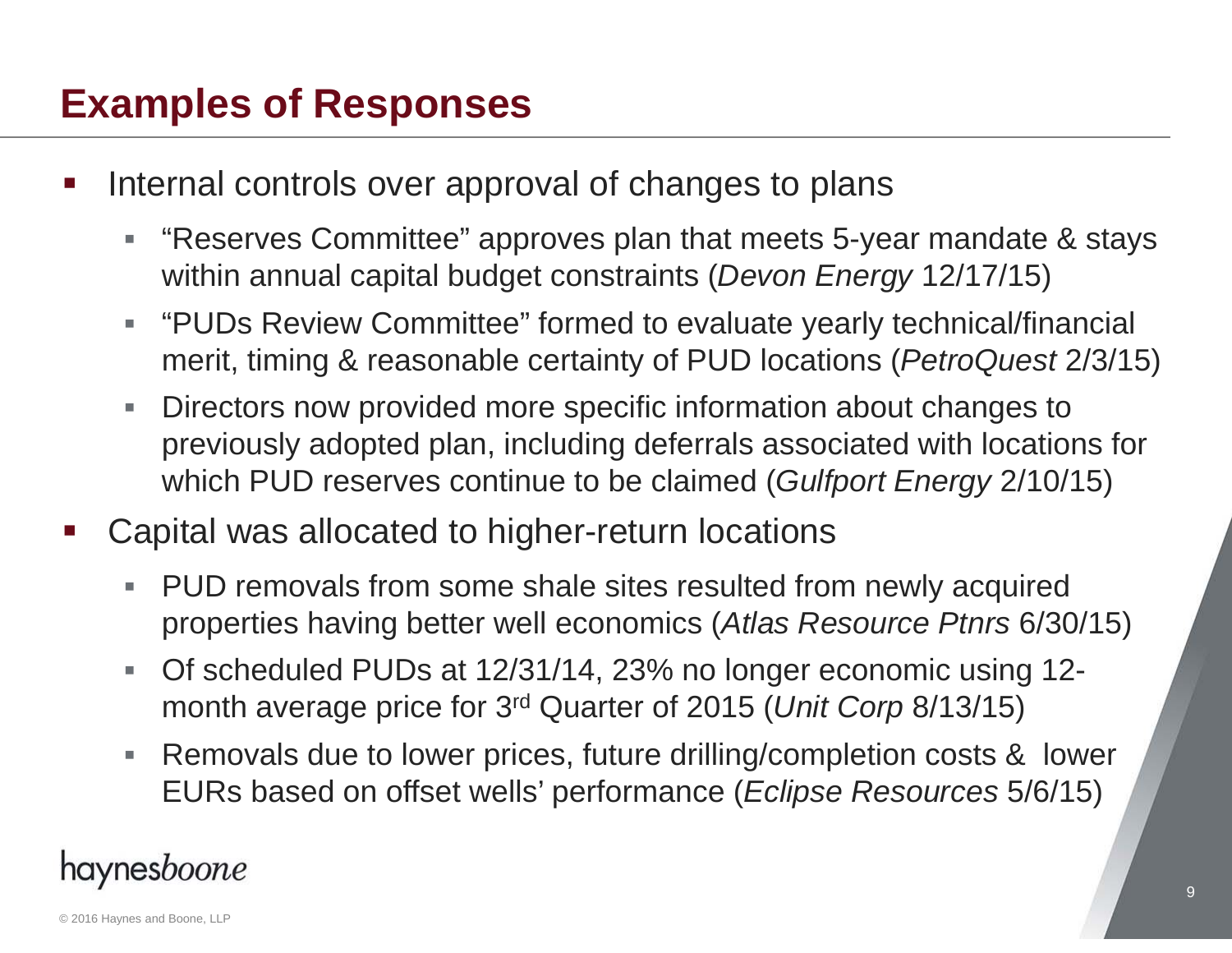- $\mathbb{R}^3$  When companies disclosed that continued low commodity prices could adversely affect them, staff requested discussion about potential impacts of lower price regime on their:
	- $\Box$ Proved reserves quantities and standardized measures thereof;
	- $\Box$ Periodic testing for impairment of carrying values of properties; and
	- $\mathbb{R}^n$  Results of operations, financial condition, cash flows, liquidity and capital resources
- SEC 2003 interpretive release: "Management's Discussion & Analysis of Financial Condition & Results of Operations" (MD&A) of companies' filed reports (10-Ks, 10-Qs)
	- "**Quantitative disclosure** of reasonably likely **effects of material trends & uncertainties** should be provided, and may be required, **if reasonably available**"

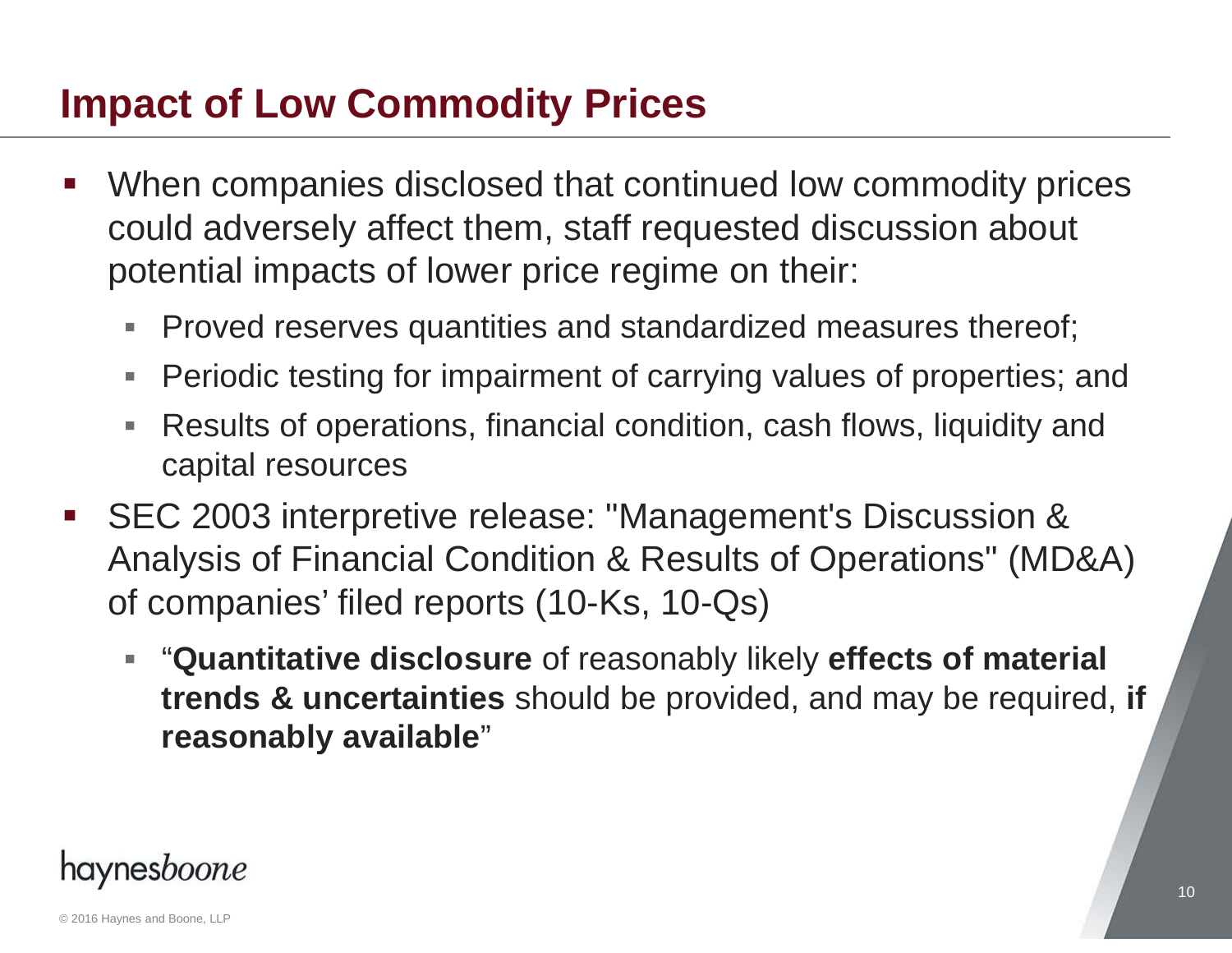- Quantify the impact of continuing low prices:
	- $\overline{\phantom{a}}$  On estimated reserve volumes based on potential scenarios deemed reasonably likely to occur (*Memorial Resource* 9/25/15)
	- $\overline{\phantom{a}}$  On proved reserves & potential future ceiling test impairments if commodity price increases do not occur (*Halcón* 9/17/15)
	- $\mathcal{L}_{\text{max}}$  On the carrying value of your properties and their estimated reserve values based on potential scenarios considered reasonably likely to occur (Cabot 6/23/15)
	- $\overline{\phantom{a}}$  Address potential full-cost ceiling impairment charge reasonably possible based on recent prices (*Matador Resources* 6/25/15)
	- $\Box$  Disclose reserve quantities associated with locations that won't be drilled if prices don't increase (*Laredo Petroleum* 7/21/15)

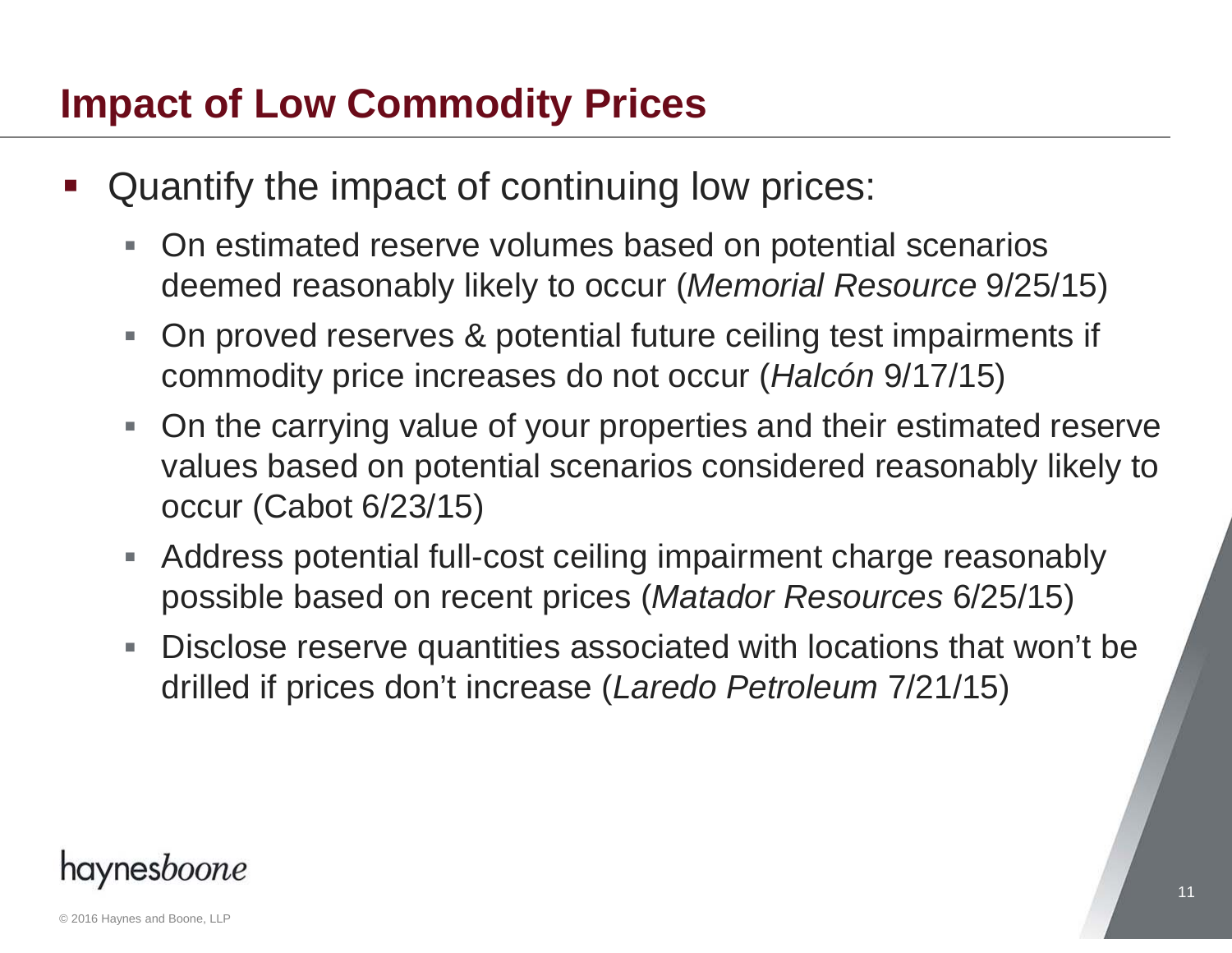- Quantify the impact of continuing low prices on:
	- $\Box$  Drilling plans, accounting estimates related to impairment testing of properties and reported reserve volumes (*Cobalt Int'l* 6/8/15)
	- $\Box$  Reserve quantities, reflecting potential scenarios reasonably likely to occur, and impairment to full cost pool (*Apache Corp* 6/29/15)
	- $\overline{\phantom{a}}$ Liquidity, capital resources & operating results (*Gulfport* 3/30/15)
	- Reserves, if their development is deferred/rescheduled to future years based on expectations of higher prices, and the higher prices are not attained (*W&T Offshore* 8/24/15)
	- Carrying value of your oil & gas properties, proved reserves and development plans – also, discuss all key factor assumptions you use in quantifying your estimates (*Diamondback Energy* 4/25/16)

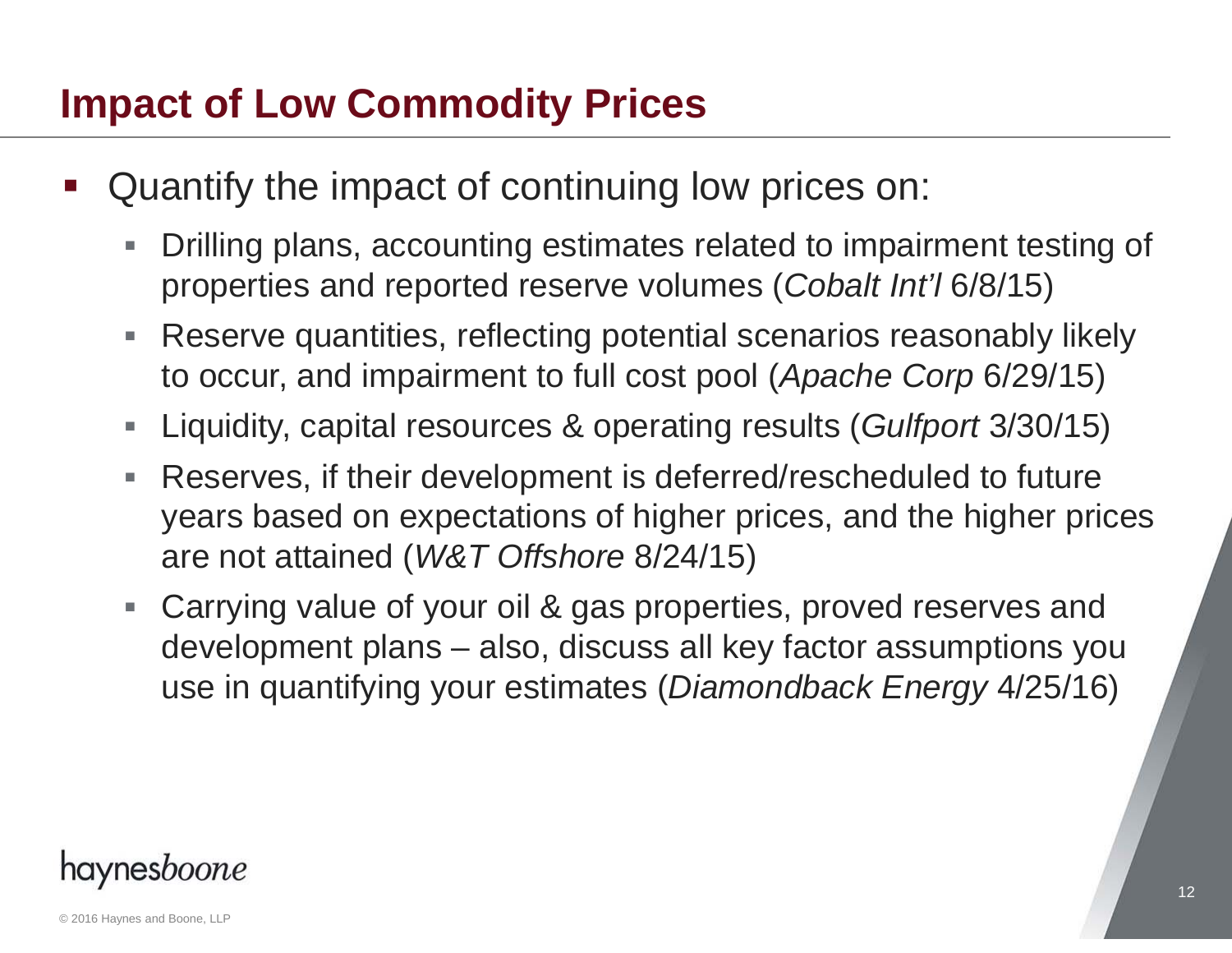- Examples of proposed disclosures in responses:
	- $\mathcal{L}_{\mathcal{A}}$  If relevant NYMEX strip prices at 12/31/14 had been used (without regard to derivatives positions) instead of prior 12-months' average prices for 2014, estimated future net revenues of our proved reserves and the estimated proved reserves volumes at 12/31/14 would have decreased by 43% and 6%, respectively (*Breitburn Energy Ptnrs* 7/30/15)
	- If we reduced the calendar 2014 12-month average price to \$50.35/Bbl for oil and \$2.69/MMBtu for natural gas, holding all other factors constant, our estimated net proved reserves would be reduced by approximately 33%, including a 10% reduction of PDs and a 60% reduction of PUDs (*Oasis Petroleum* 11/3/15)
	- $\Box$ See also, *Diamondback Energy* (5/9/16); *Apache Corp* (7/28/15)

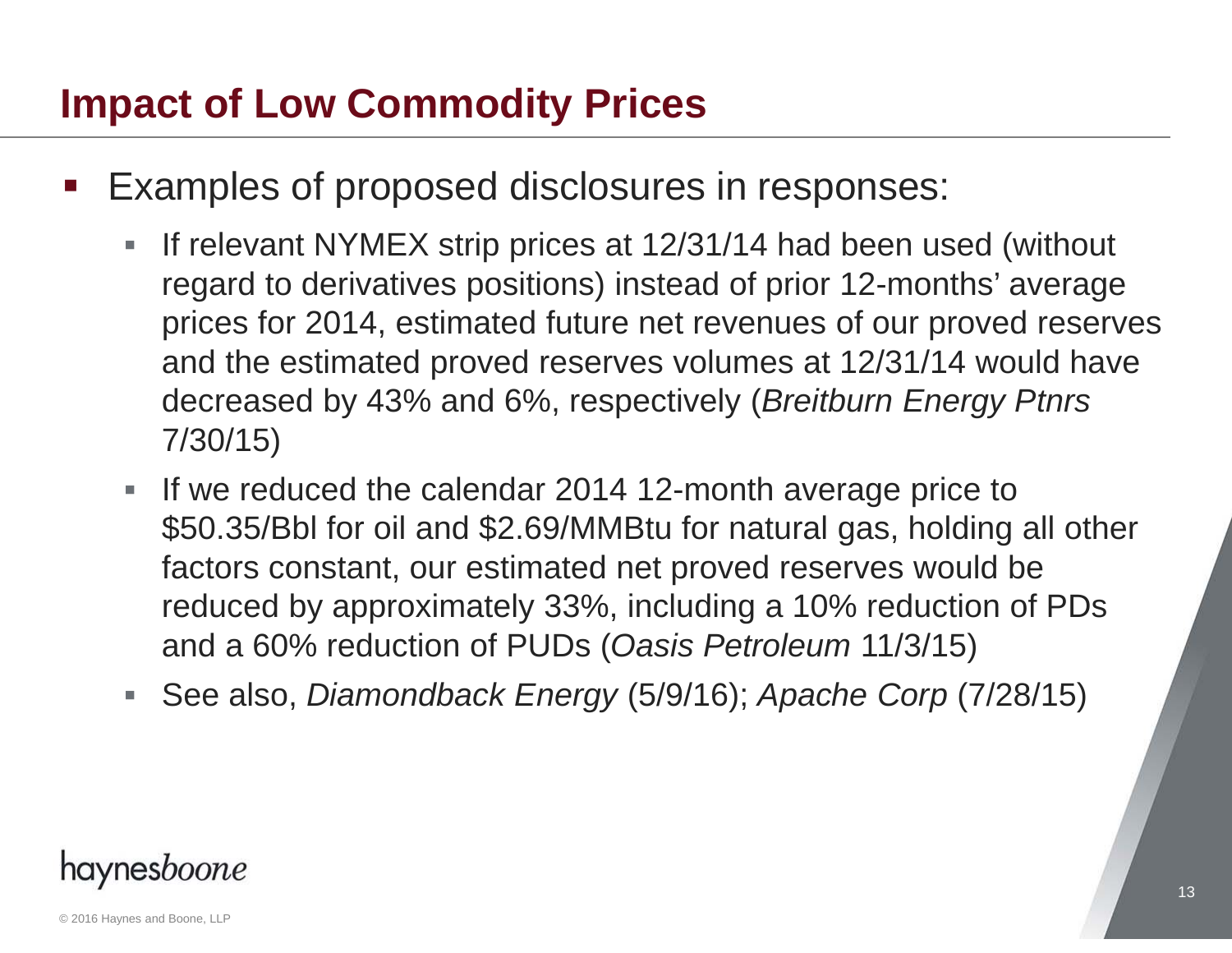- Chesapeake Energy disclosed in its Q2 2015 10-Q:
	- $\mathcal{L}_{\mathcal{A}}$ We recorded ceiling test impairment of \$5.015 bil as of 6/30/15
	- $\overline{\phantom{a}}$  For estimating proved reserves' present values at 9/30/15, we expect price decreases of approximately \$12.31 per barrel of oil & \$0.33 per Mcf of natural gas, based on 1st-of-the-month index prices for July & August 2015 and strip prices for September 2015
	- The decreases expected to reduce present value of estimated future net revenues of proved reserves by ~\$4.1 billion in Q3 & will likely be significant factor in impairment to be recorded at 9/30/15
	- $\overline{\phantom{a}}$ We also expect a further reduction of ~8% in our estimated proved reserves in Q3, solely related to price declines (*Chesapeake Energy*  8/18/15)

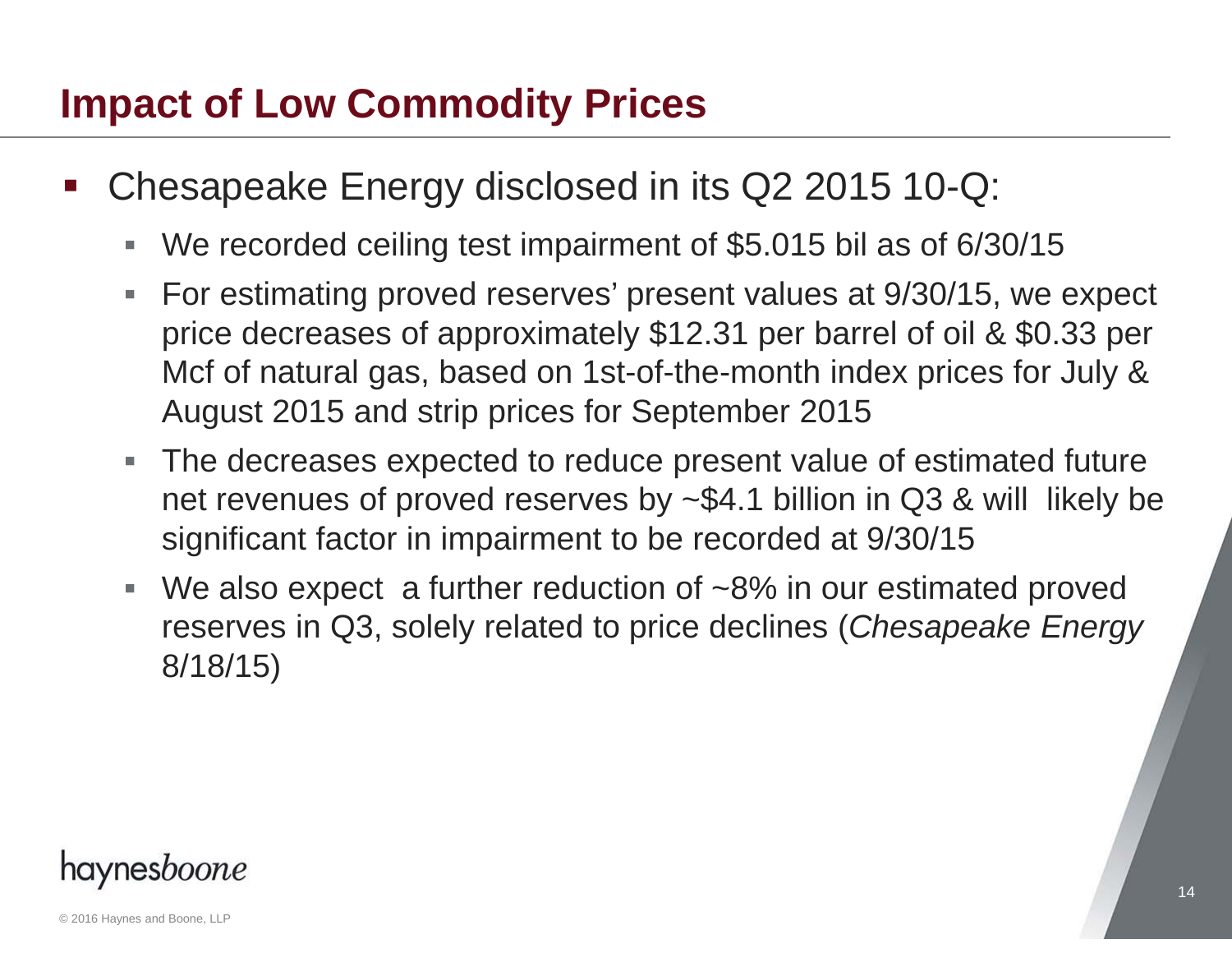- Carrizo Oil & Gas proposed disclosure for its Q2 2016 10-Q:
	- $\overline{\phantom{a}}$  For Q2 2016, we estimate after-tax impairment in carrying value of proved properties of ~\$175.0 mil to \$275.0 mil, due to forecasted 9% decline in 12-month average realized price of crude oil (from \$43.14/Bbl at 3/31/16 to estimated \$39.21/Bbl at 6/30/16)
	- $\overline{\phantom{a}}$  Price decrease to result in negative revision to our proved reserves for Q2 2016 of 5.5 MMBoe (3% of proved reserves as of 12/31/15)
	- $\Box$  Removed reserves relate to locations scheduled to be developed in 2017, 2018 and 2019, so there will be no changes to our near-term development plans as a result of the revisions
	- Our key factors & assumptions used included planned drilling & completion activity, forecasted production, price differentials and development & production costs (*Carrizo Oil & Gas* 5/3/16)

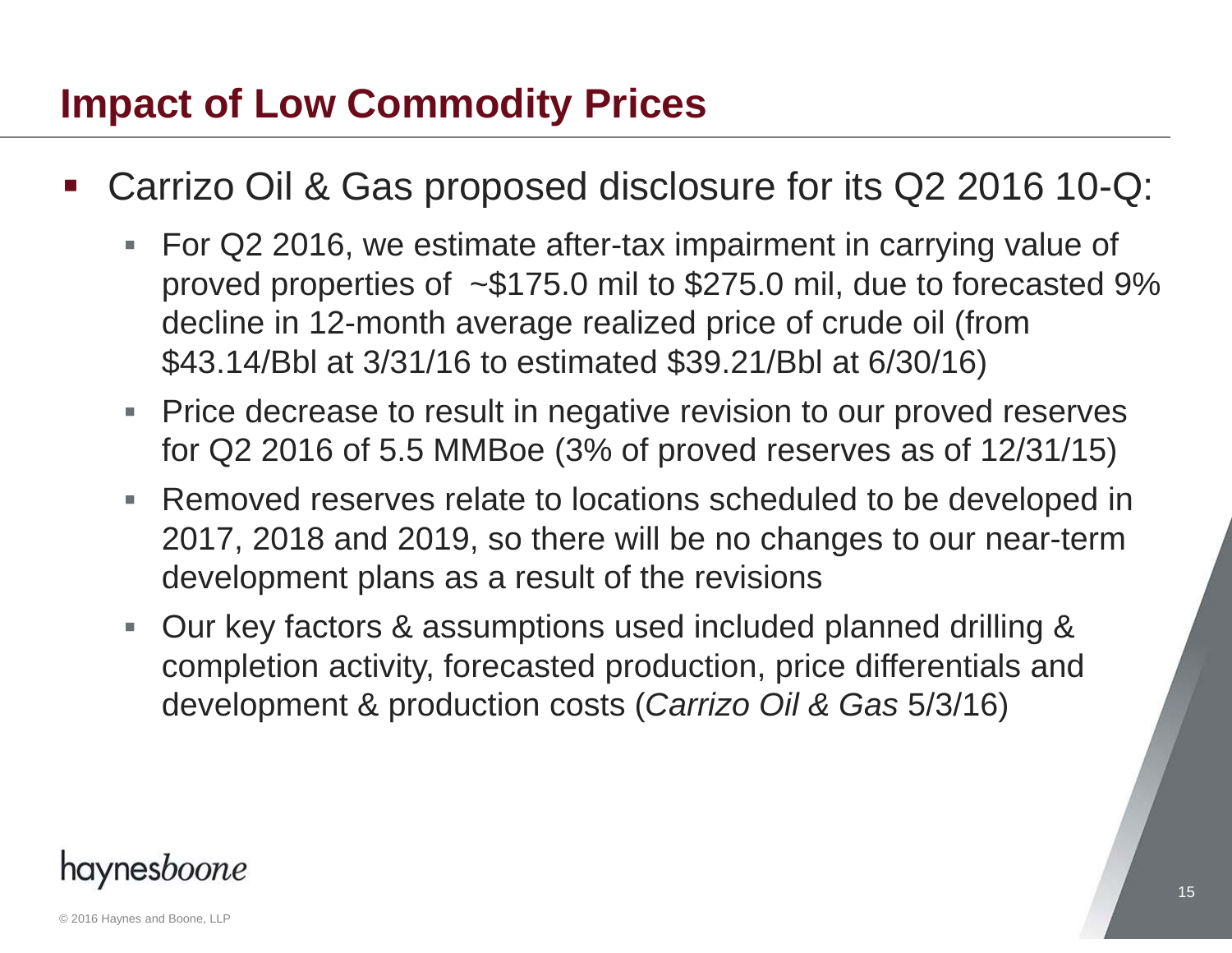#### **Development of PUDs**

- b. Comments also reflected prevailing low commodity prices
- $\mathcal{L}_{\mathcal{A}}$  Reasons for low annual conversion rates & their effects on 5 year development plan
- $\mathcal{L}_{\mathcal{A}}$  Inadequate explanations for variances in proved reserves and PUDs from year to year
- $\mathcal{L}^{\text{max}}$  Effects of lower prices, slowed development plans, for PUD acreage on leases that would expire in next 3 years
- $\mathcal{L}_{\text{max}}$  Explain differences between your historical and projected unit development costs for PUDs development
- $\mathcal{L}_{\mathcal{A}}$  Insufficient identification of specific causes of year-to-year net changes in (i) proved reserves and (ii) PUDs

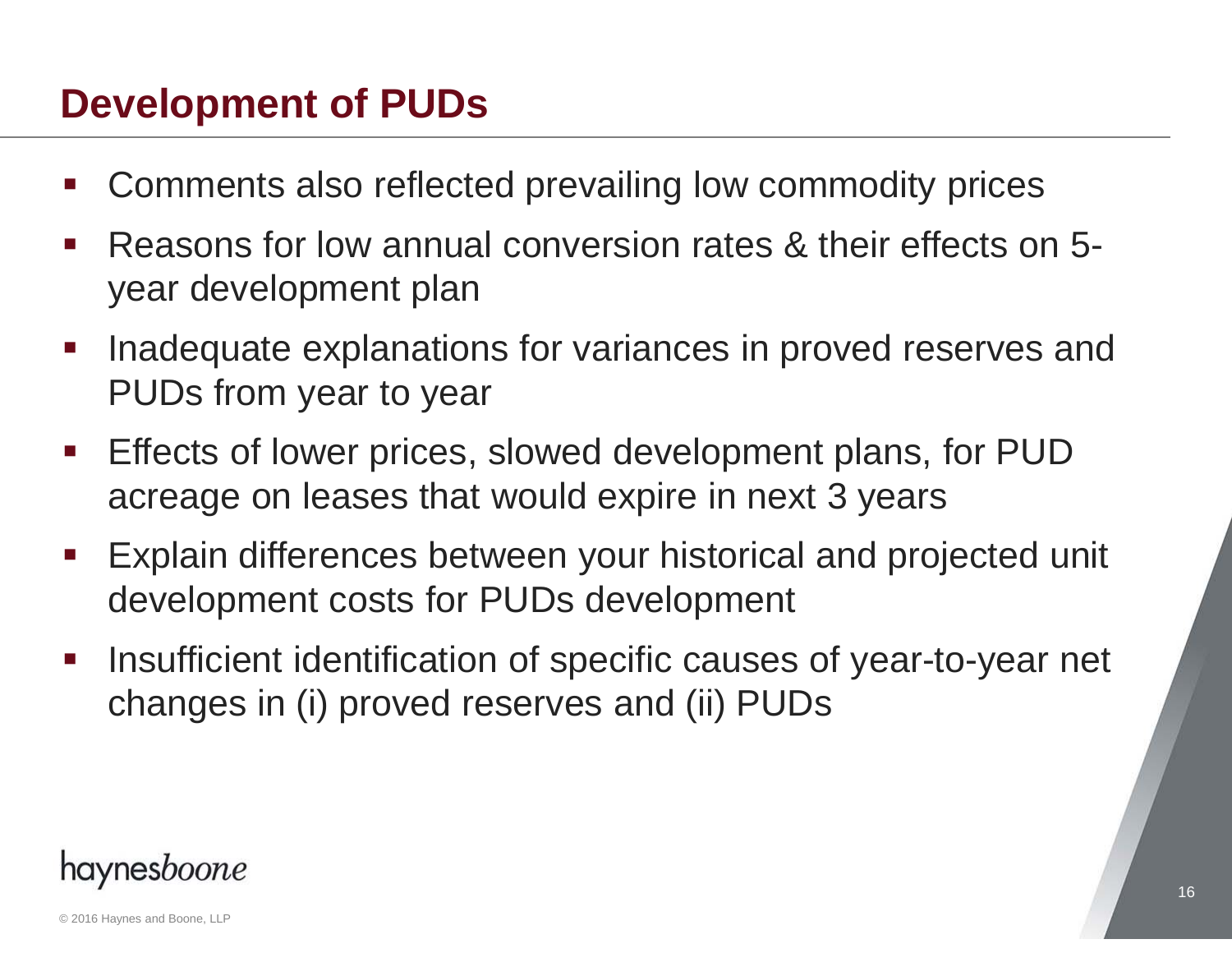#### **Development of PUDs – Examples of Comments**

- Reserve report: estimated PUDs at certain locations would generate positive future net revenues, but had negative present worth based on constant year-end prices/costs when discounted at 10%
	- Provide total # of these locations & associated net proved reserve quantities at 12/31/14 - clarify extent to which the locations are part of an adopted development plan (*Sanchez Production Ptnrs* 11/10/15)
- Your PUDs were revised  $\downarrow$  for each of fiscal 2012, '13 & '14
	- When were volumes originally booked as PUDs & what was year they were initially scheduled to be developed? When did their initial development dates get revised & what were reasons for revisions? What were facts & circumstances causing removal of volumes? (*PDC Energy* 12/21/15)

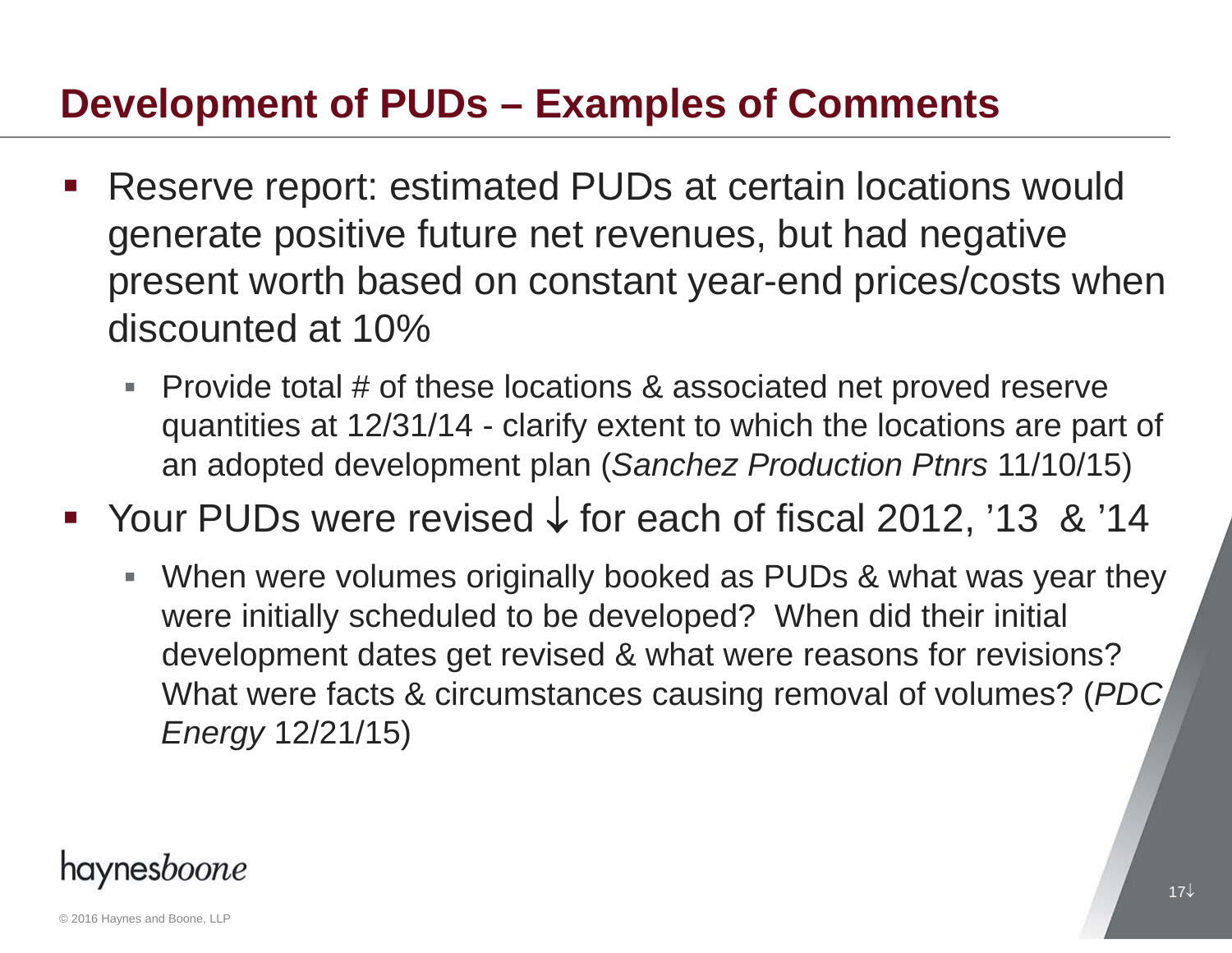#### **Development of PUDs – Examples of Comments**

- Major variance in recent years between planned & actual conversion of PUDs in terms of costs & volumes converted
	- For each of fiscal 2012, 2013, 2014 & for 1st 9 months of 2015, what caused actual conversion expenditures & volumes to be so different from prior years' estimates? (*Clayton Williams* 9/16/15)
	- What is role of senior management & board in reviewing/approving annual estimates? - explain extent they are made aware that proved reserve estimates for given year include PUDs scheduled for development in earlier year(s), but not developed as per previously adopted development plans (*Clayton Williams* 12/15/15)
- Explain prices you require to proceed with development of oil sands & the extent that disclosed PUDs at 12/31/14 would not be economically viable (*Harvest Operations*  9/25/15)

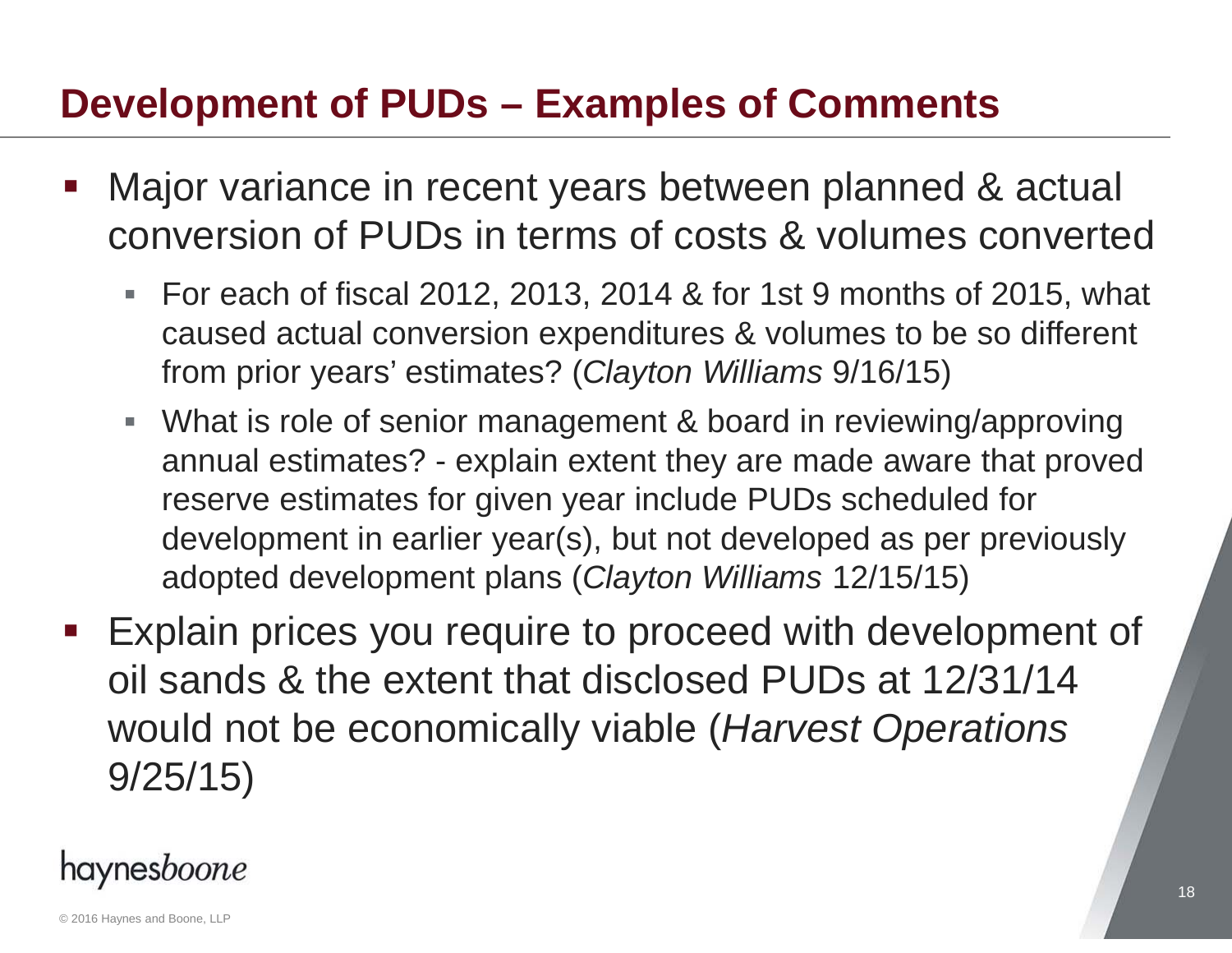# **Expiring Undeveloped Acreage**

- Disclose PUDs attributed to undeveloped acreage on leases that expire before their scheduled dates of initial development - how will you forestall lease expiration?
	- $\Box$  Response: only ~9.3 MMBoe of PUDs (0.8% of total proved) at 12/31/15 was attributed to expiring acreage that was not scheduled to be drilled prior to lease expiry – this acreage was only 1.8% of total undeveloped acreage at 12/31/15, all located in ND and OK primary operating areas (*Continental Resources* 5/5/16)
	- 43% of PUDs on acreage not held by production & to be developed post-primary term – what are your drilling plans under the subject leases' continuous development terms? (*Energen* 9/3/15)
	- $\mathbb{R}^n$  Only 2% of our total proved reserves are assigned to locations scheduled to be drilled after expiry (*Whiting Petrol*. 10/5/15)

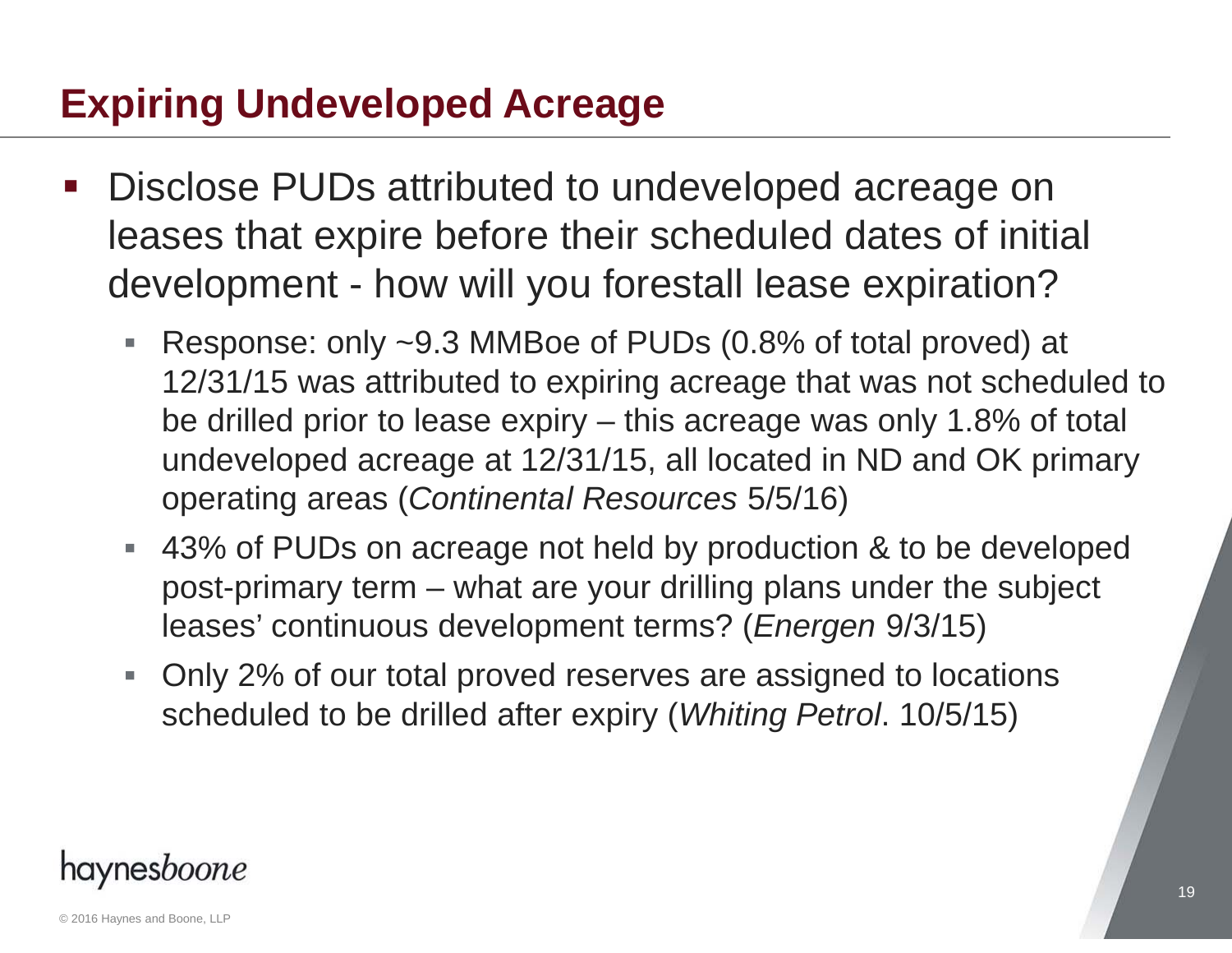#### **Unit Development Costs (UDCs)**

- Major variances between actual UDCs incurred in prior year(s) and projected UDCs used in estimating standardized measure of PUDs
	- 2014 unit conversion cost for PUDs was \$25/Boe, but standardized measure at year-end included projected future UDCs at \$17/Boe why? (*Lonestar Resources* 1/29/16)
	- 2015 incurred UDCs = \$12.30/Boe, but projected UDCs for PUD estimates = \$9.28/Boe – why? (*Continental Resources* 5/5/16)
		- Based on significant  $\downarrow$ 's in service costs to drill & complete, particularly in late 2015, compared to those prevailing in 2014
		- Expected development costs also reduced by DUCs (drilled but uncompleted wells), classified as PUDs (13% of total PUDs) because of relatively major expenditures required to complete wells
		- The drilling costs for DUC wells had been incurred before 2015, leaving only their completion costs remaining in 5-year projections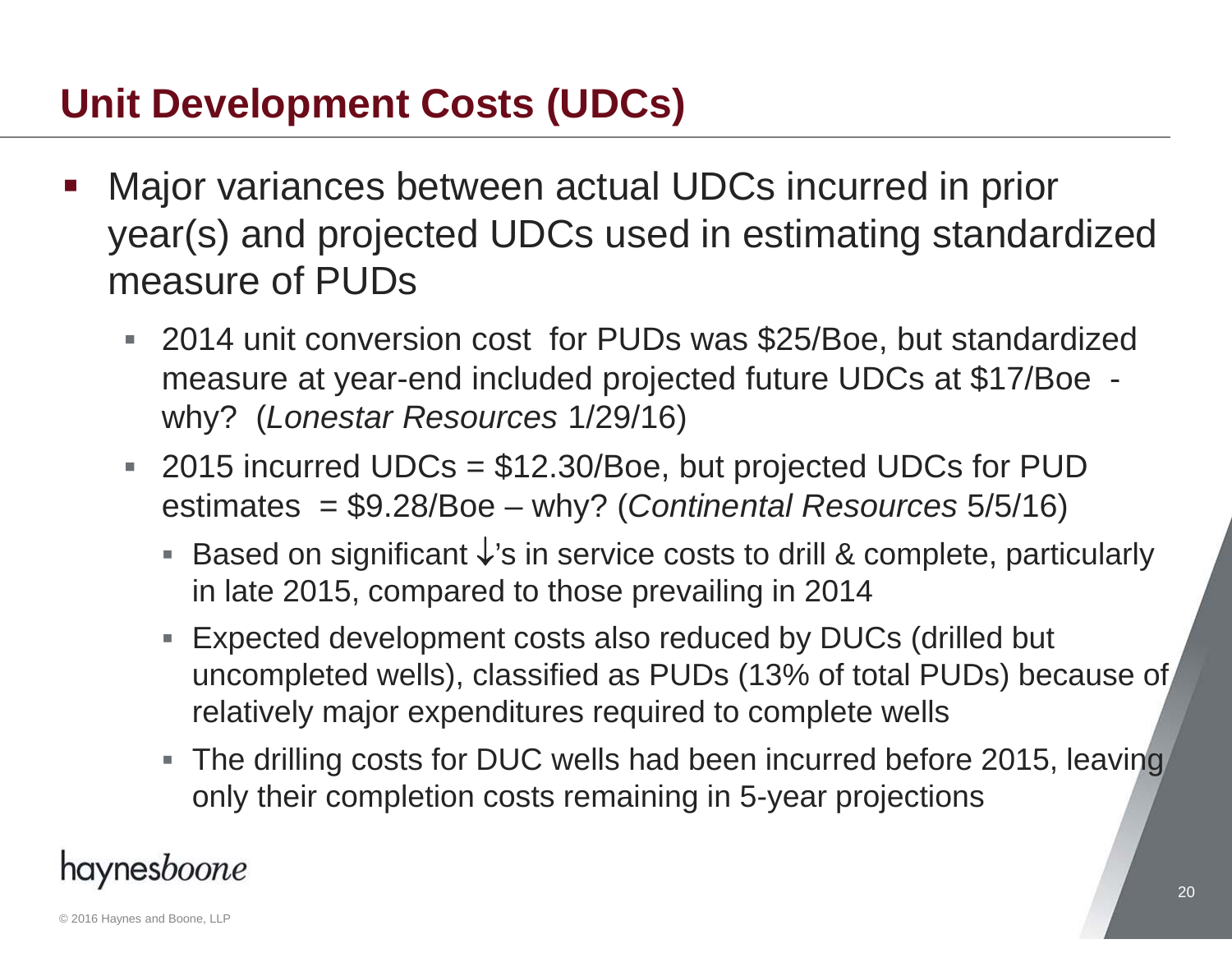# **Comments on Financial Capabilities**

- Impacts of lower prices on companies' credit facilities, borrowing bases, liquidity & capital resources
	- $\Box$  If reduction in borrowing base is a possibility, address the extent to which borrowing base could decrease based on expected oil & gas reserve values & other relevant factors (*Energy XXI Ltd*. 4/3/15)
	- $\blacksquare$  Are you in compliance with your revised debt covenant? Quantify your current total debt to EBITDAX (*Clayton Williams* 9/16/15)
	- $\mathbf{E}^{(1)}$  Given reduction in your borrowing base & negative cash flows from operations for 6 months ended 6/30/15, how did you conclude you had adequate financing to support the recordation of proved reserves as of 12/31/14? What steps are you taking to avoid or address a covenant breach? (*Goodrich Petroleum* 9/21/15)
	- $\mathcal{L}_{\mathcal{A}}$ What were terms of waiver from lender? (*Lilis Energy* 9/25/15)

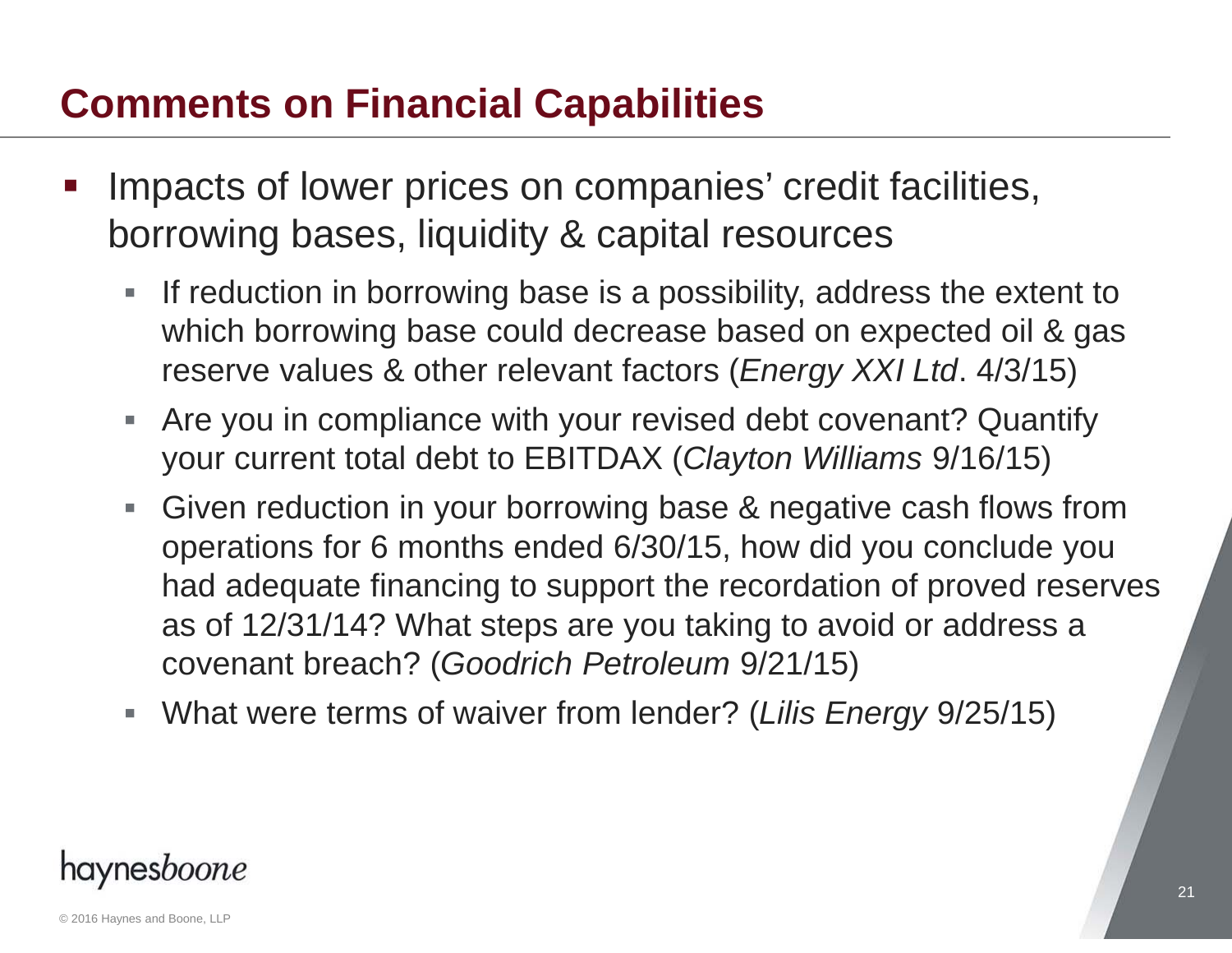# **Comments on Financial Capabilities**

- Impacts of lower prices on companies' credit facilities, borrowing bases, liquidity & capital resources
	- $\mathcal{L}_{\mathcal{A}}$  If credit ratings downgrade could require you to post additional collateral, describe additional collateral posting requirements for the company that would likely result (*Black Hills* 9/15/15)
	- You expect drilling of your PUDs inventory + expansions & extensions in next 5 years will be funded from cash on hand, cash from operations & borrowings under your credit facility
		- What are the product prices & development/production costs you are assuming for your expectations? What are minimum prices you require to continue your current programs?
		- What is current level of compliance with your debt covenants? Appears current ratio from 1.28 at 12/31/14 to 1.09 at 9/30/15 (*Lonestar Resources* 1/29/16)